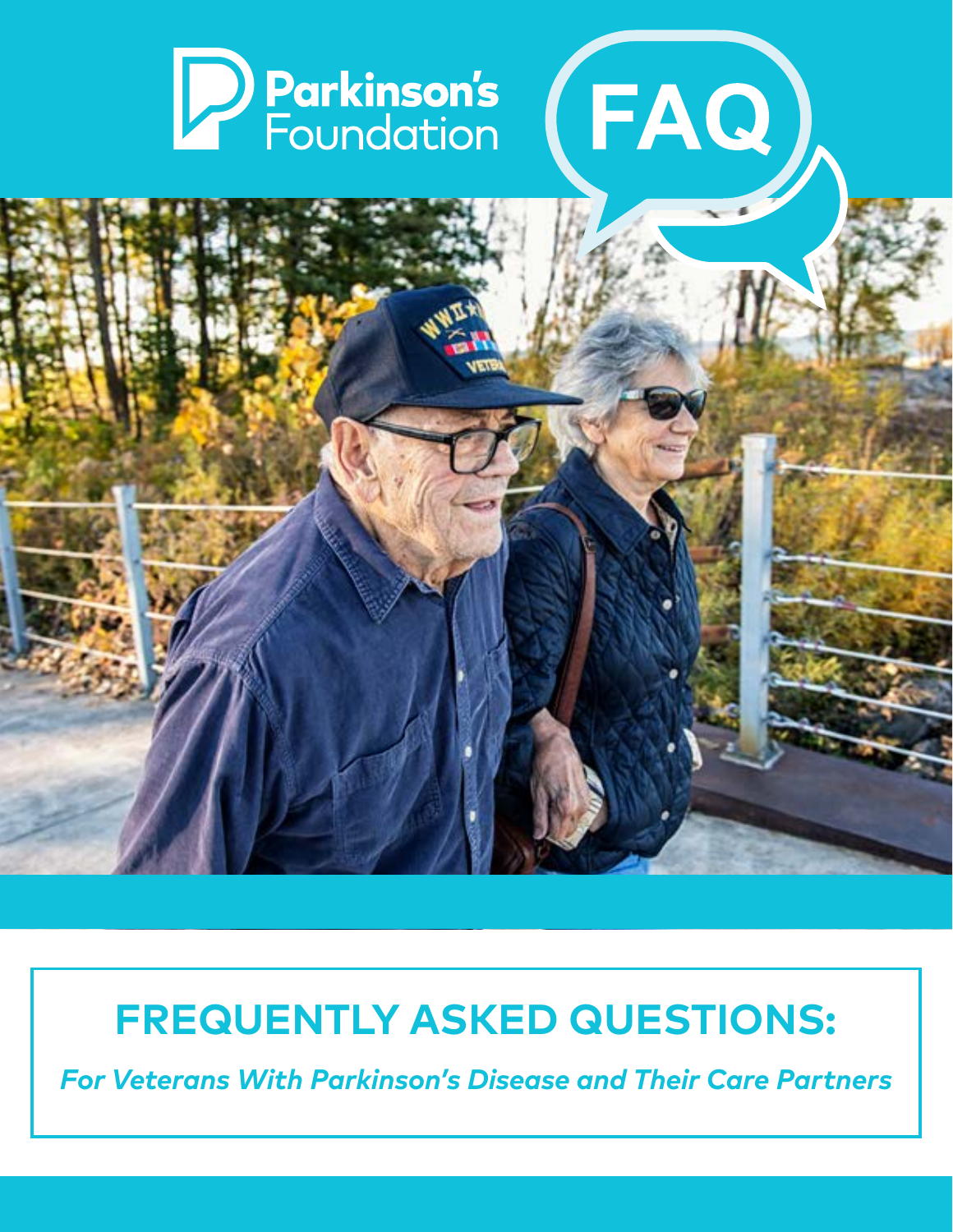



**2**

# **Parkinson.org 1-800-4PD-INFO (473-4636)**

**Learn more at Parkinson.org or 1-800-4PD-INFO (1-800-473-4636).**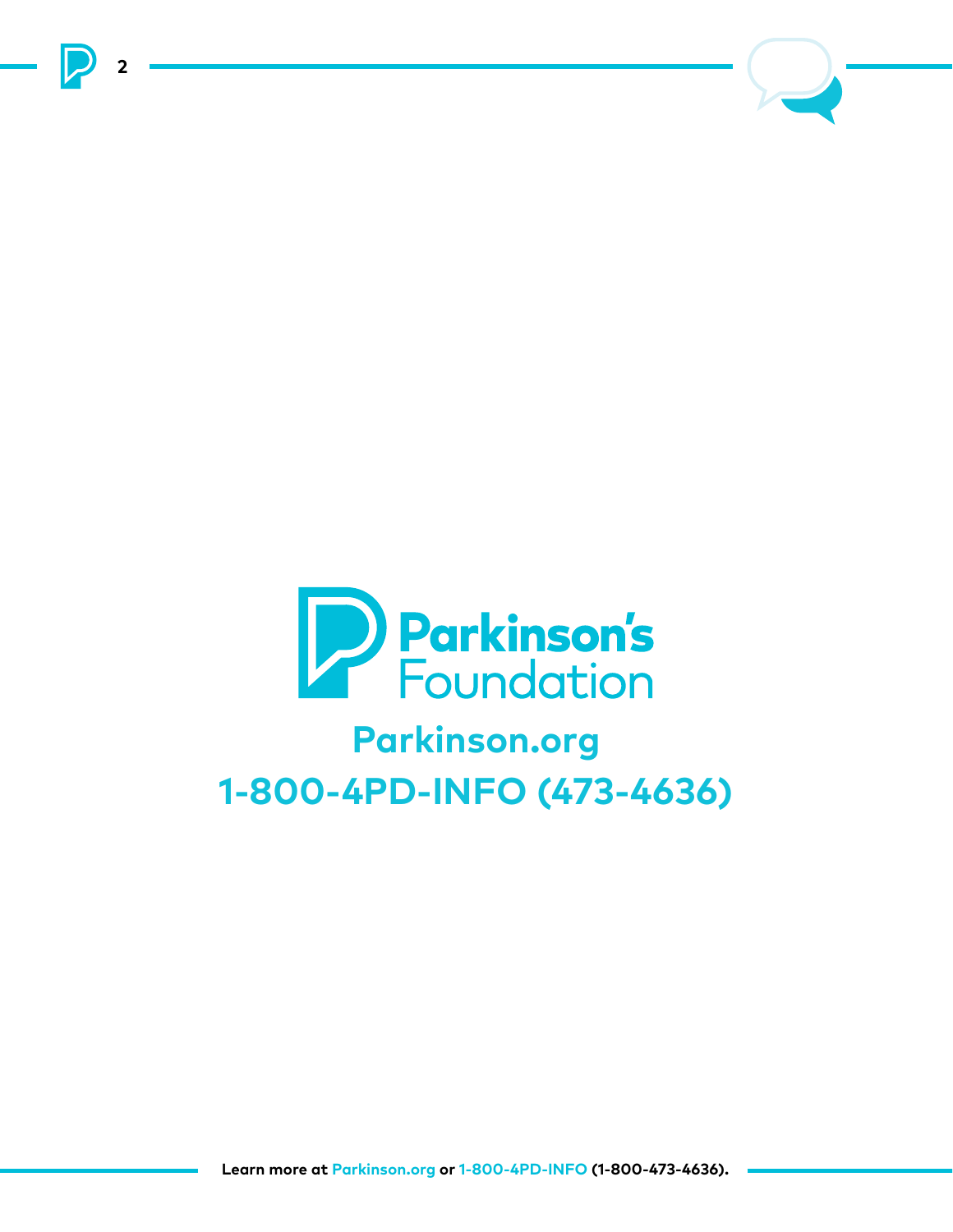

## **FREQUENTLY ASKED QUESTIONS:**

*For Veterans With Parkinson's Disease and Their Care Partners*

## **Table of Contents:**

| PART 2: U.S. Department of Veterans Affairs (VA) Resources, Benefits and Eligibility, |  |
|---------------------------------------------------------------------------------------|--|
|                                                                                       |  |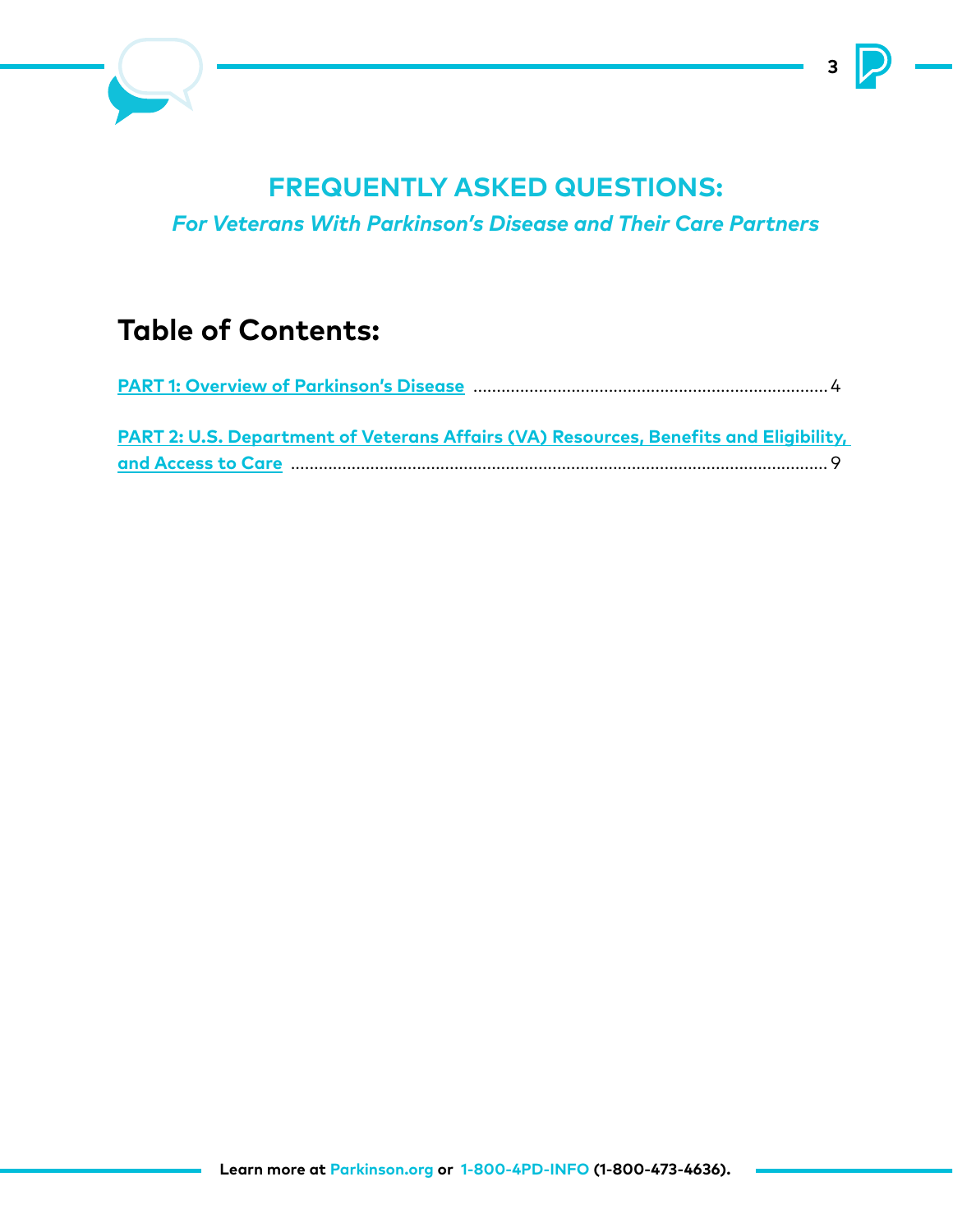

## *PART 1: Overview of Parkinson's Disease*

#### **What is Parkinson's disease?**

<span id="page-3-0"></span>**4**

Parkinson's disease is a progressive, neurological disorder that occurs when the cells in the brain that make dopamine start to die. The rate of progression and symptoms are different for everyone. **[Motor \(or movement\)](https://www.parkinson.org/Understanding-Parkinsons/Movement-Symptoms)  [symptoms](https://www.parkinson.org/Understanding-Parkinsons/Movement-Symptoms)** can include tremors, slowness of movement, and problems with balance. **[Non](https://www.parkinson.org/Understanding-Parkinsons/Non-Movement-Symptoms)[motor \(or non-movement\) symptoms](https://www.parkinson.org/Understanding-Parkinsons/Non-Movement-Symptoms)** can include low blood pressure, depression, anxiety, and problems with sleep.



#### **What is Parkinsonism?**

Parkinsonism is a term used to describe the collection of signs and symptoms found in Parkinson's disease and related disorders. These include slowness, stiffness, tremors and imbalance.

#### **Where can I find resources for someone newly diagnosed with Parkinson's?**

The Parkinson's Foundation has resources and materials designed specifically for a person newly diagnosed with Parkinson's. Read the **[Newly Diagnosed Kit](https://secure3.convio.net/prkorg/site/Ecommerce/616797764?VIEW_PRODUCT=true&product_id=1801&store_id=4003&_ga=2.67056430.169629558.1629143794-1430219483.1604061144)**, visit **[Parkinson.](http://www.Parkinson.org/NewlyDiagnosed) [org/NewlyDiagnosed](http://www.Parkinson.org/NewlyDiagnosed)** or call the Parkinson's Foundation Helpline at 1-800-4PD-INFO (1-800-473-4636).

#### **Around what age are people diagnosed with Parkinson's disease?**

The average age of diagnosis for Parkinson's is 60. Older and younger people can also develop Parkinson's. When diagnosed at age 50 or younger it is known as **[Young Onset](https://www.parkinson.org/Understanding-Parkinsons/What-is-Parkinsons/Young-Onset-Parkinsons)  [Parkinson's disease](https://www.parkinson.org/Understanding-Parkinsons/What-is-Parkinsons/Young-Onset-Parkinsons)**.

#### **What causes Parkinson's disease?**

The exact cause of Parkinson's disease is unknown. Scientists believe that genetics and the environment play a significant role. Genetics cause 10-15% of all Parkinson's.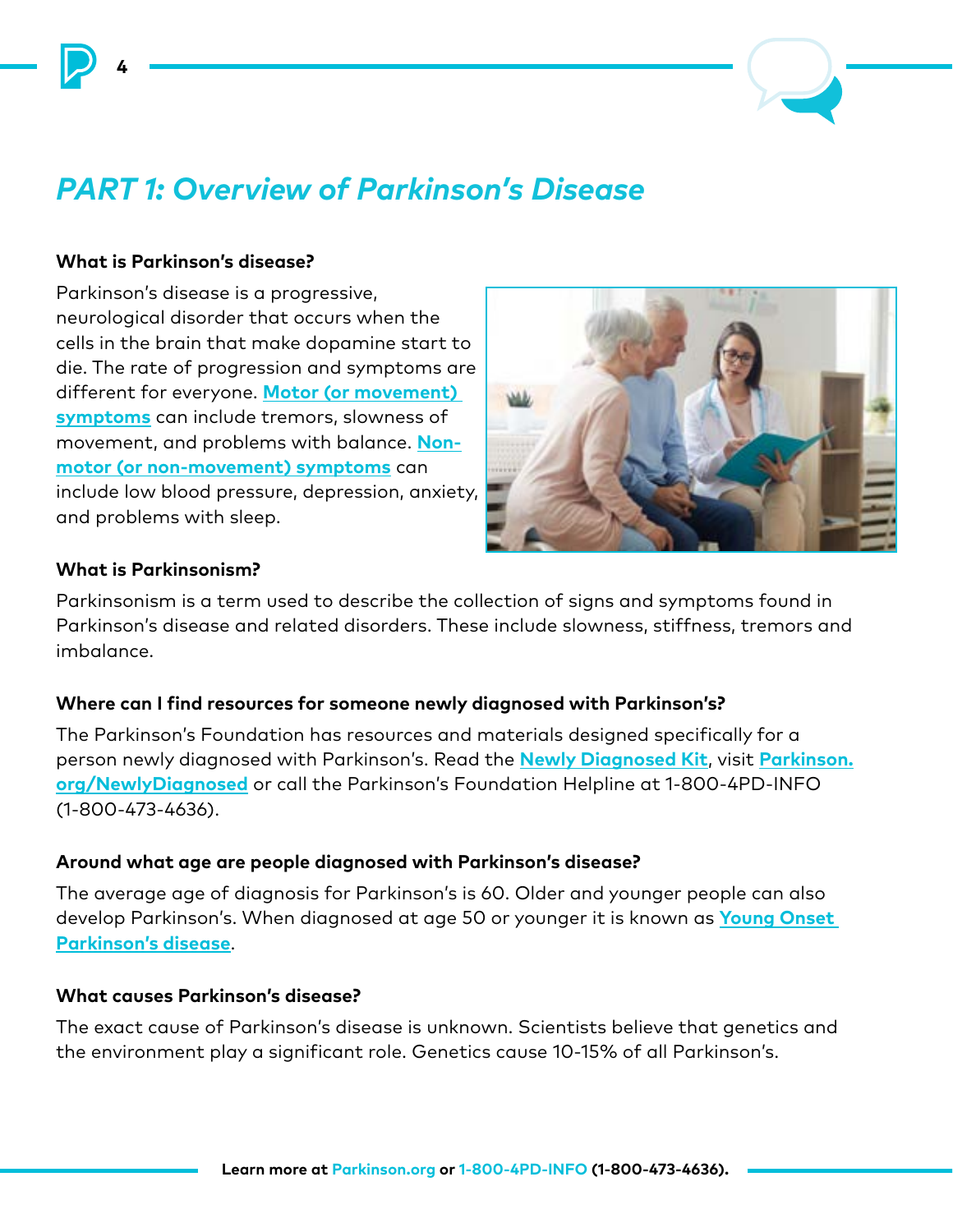

#### **Does Parkinson's disease run in the family?**

In some families, changes in certain genes (called gene mutations) are inherited or passed down from generation to generation. Genetics cause 10-15% of all Parkinson's.

#### **Is there genetic testing for Parkinson's?**

While there is no genetic test to diagnose Parkinson's disease, there are tests to determine whether one carries specific Parkinson's **[gene](https://www.parkinson.org/understanding-parkinsons/causes/genetics/common-genetic-mutations)  [mutations](https://www.parkinson.org/understanding-parkinsons/causes/genetics/common-genetic-mutations)**. **[PD GENEration: Mapping the Future](https://www.parkinson.org/PDGENEration)** 

**PD GENEration MAPPING THE FUTURE OF PARKINSON'S DISEASE** 

**5**

**[of Parkinson's Disease](https://www.parkinson.org/PDGENEration)** is a national initiative that offers genetic testing for clinically relevant Parkinson's-related genes and genetic counseling at no cost for people with Parkinson's. For more information and to enroll, visit **[Parkinson.org/PDGENEration](http://www.Parkinson.org/PDGENEration)**.

#### **How many people have Parkinson's disease?**

There are approximately 10 million people worldwide and one million in the United States living with Parkinson's disease. Each year approximately 60,000 people in the U.S. are newly diagnosed with Parkinson's. There are approximately **[110,000 veterans](http://www.parkinson.org/Veterans)  [with PD](http://www.parkinson.org/Veterans)** who receive treatment through the U.S. Department of Veterans Affairs (VA).

#### **How does Parkinson's disease progress?**

No one can accurately predict the progression of Parkinson's for any individual, but the disease will advance over time. Usually motor symptoms, like **[tremors](https://www.parkinson.org/Understanding-Parkinsons/Symptoms/Movement-Symptoms/Tremor)**, slowness of movement, and **[rigidity](https://www.parkinson.org/Understanding-Parkinsons/Symptoms/Movement-Symptoms/Rigidity-Stiffness)**, start on one side of the body and move to the other side over time. **[Balance](https://www.parkinson.org/blog/research/Walking-with-Parkinsons-Freezing-Balance-and-Falls)** later becomes a problem, and non-motor symptoms like **[depression](https://www.parkinson.org/Understanding-Parkinsons/Symptoms/Non-Movement-Symptoms/Depression)**, **[anxiety](https://www.parkinson.org/Understanding-Parkinsons/Symptoms/Non-Movement-Symptoms/Anxiety)**, **[constipation](https://www.parkinson.org/Understanding-Parkinsons/Symptoms/Non-Movement-Symptoms/Gastrointestinal-Issues)**, low blood pressure, and many others can start at any time. Individuals who seek expert care from a comprehensive healthcare team typically have better outcomes.

#### **What are the symptoms of Parkinson's disease?**

Every person with Parkinson's experiences symptoms unique to them. Movement symptoms include tremors, slowness of movement, stiffness, and problems with balance and falls. There are also non-movement symptoms which include low blood pressure, anxiety, depression and problems with fine motor skills and sleep.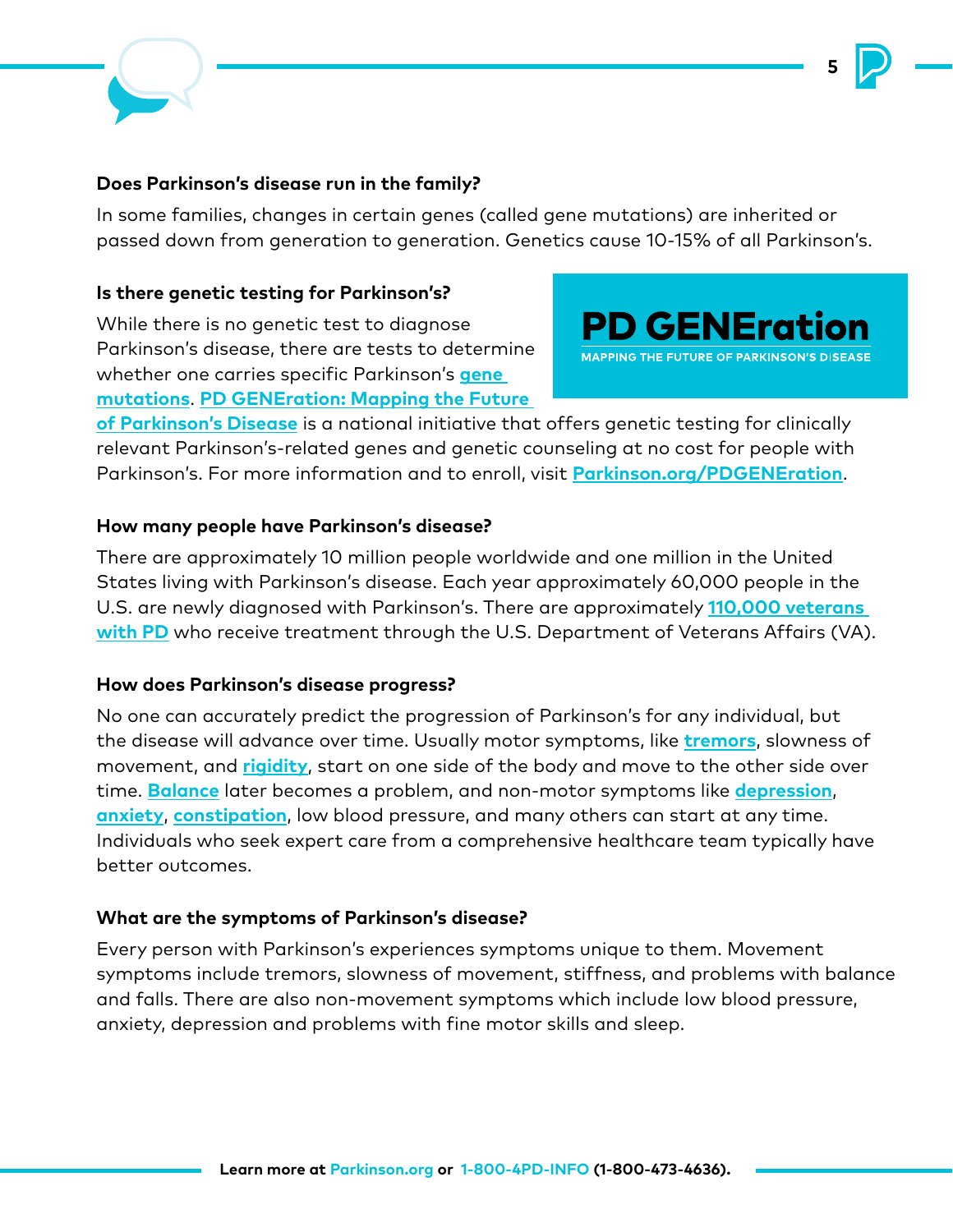#### **What are the early signs of Parkinson's disease?**

**[Early signs](https://www.parkinson.org/understanding-parkinsons/10-early-warning-signs?_ga=2.124813130.1373283270.1632147887-1916325966.1607963029)** of Parkinson's include tremor, slowness of movement, trouble sleeping, a soft voice, small handwriting, loss of sense of smell, constipation, masked face, dizziness and stooped posture.

#### **How is Parkinson's diagnosed?**

**6**

There is no specific test to diagnose Parkinson's. A diagnosis of Parkinson's disease is often based on an in-office medical examination and neurological tests, medical

history, symptom history, medical problems, current and past medications and response to medication.

#### **What is the treatment for Parkinson's disease?**

Medications, **[exercise](https://www.parkinson.org/Understanding-Parkinsons/Treatment/Exercise)**, rehabilitation therapies including physical, occupational and speech therapies, surgical options, as well as a healthy diet can help manage symptoms. People living with Parkinson's who seek expert care from a movement disorder specialist (a specialized neurologist) and comprehensive care team also have better outcomes.

#### **What kind of doctors treat Parkinson's disease?**

Neurologists treat Parkinson's disease. These doctors specialize in brain and nervous system disorders. Movement disorder specialists are neurologists who have completed additional training in movement disorders, a subspecialty in neurology.

#### **Do people with Parkinson's face greater risks when they are hospitalized?**

Research shows that three out of four people with Parkinson's do not receive medications on time when staying in the hospital. When this occurs, two out of three will experience unnecessary complications. With more frequent hospital visits and a high sensitivity to the timing and dosing of PD medications, people with Parkinson's face greater risks in the hospital. To better understand the risks associated with hospital stays; the Parkinson's Foundation has tools and resources to help you play an active role in your care. Prepare for a hospital visit — whether planned or unplanned — and



*Parkinson's Foundation Aware in Care kit*

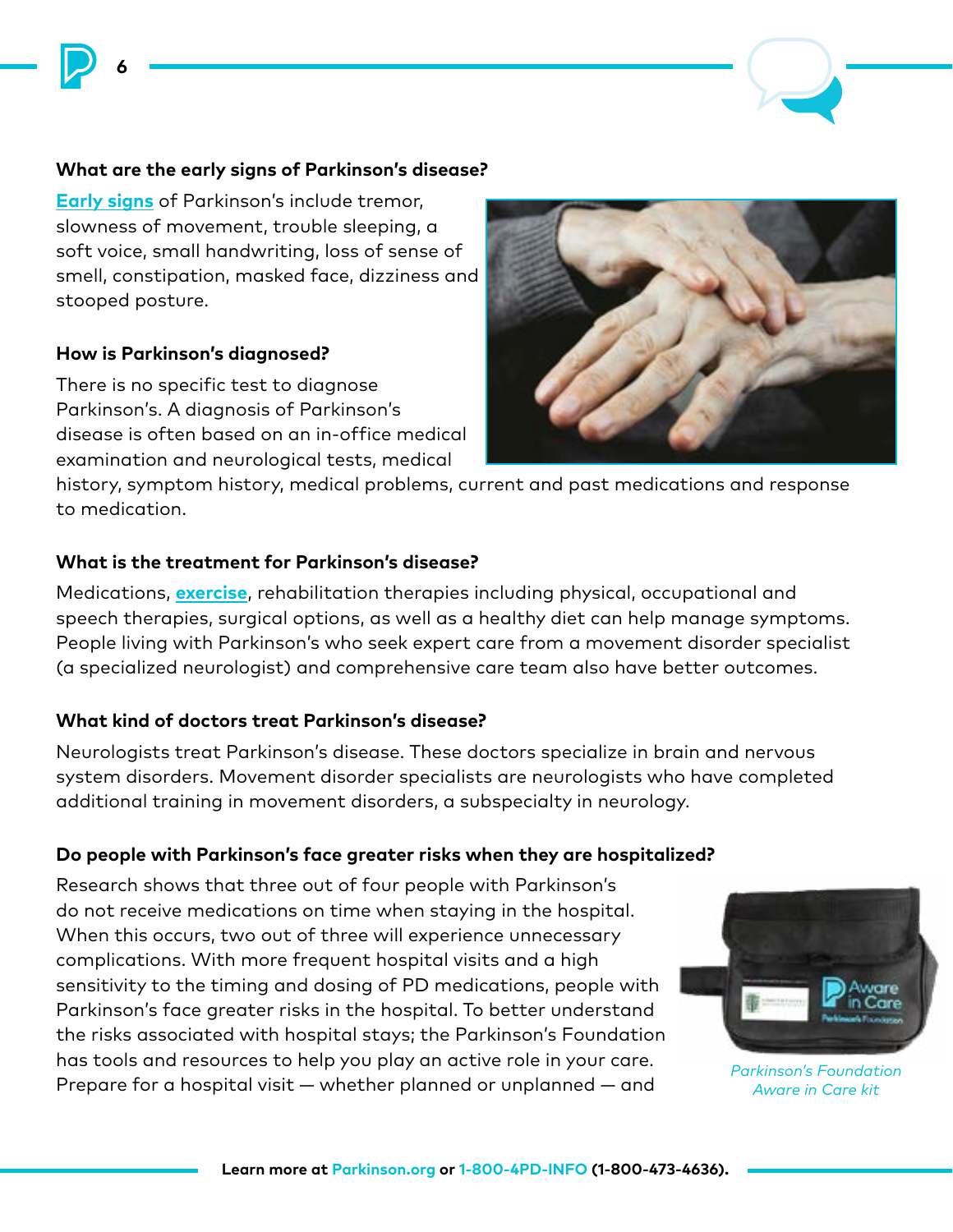

establish a plan to get the safest and best possible care in the hospital, when you order or download a Parkinson's Foundation **[Aware in Care hospitalization kit](https://www.parkinson.org/Living-with-Parkinsons/Resources-and-Support/Hospital-Kit)**.

**7**

#### **How much and what types of exercise are recommended for a person with Parkinson's?**

Increasing physical activity to least 2.5 hours a week can help manage Parkinson's symptoms and improve quality of life, according to the **[Parkinson's Outcomes Project](https://www.parkinson.org/research/Parkinsons-Outcomes-Project)**, the largest-ever clinical study of Parkinson's with more than 13,000 participants. This could be walking, riding a stationary bike, treadmill or even structured exercise like boxing. Other exercises that are helpful include Tai Chi, yoga and dance — anything that is safe and gets you moving! The most appropriate exercise for a person with PD will depend on current symptoms, state of disease progression and overall physical health. Consult with your physician and a physical therapist before commencing a new exercise program.

#### **Is surgery a treatment for Parkinson's disease?**

There are two types of surgery for Parkinson's: **[deep brain stimulation \(DBS\)](https://www.parkinson.org/Understanding-Parkinsons/Treatment/Surgical-Treatment-Options/Deep-Brain-Stimulation)** and the **[Duopa pump](https://www.parkinson.org/blog/tips/pd-and-medication-whats-new)**. Deep brain stimulation is a surgical procedure that involves having electrodes inserted into a targeted area of the brain. The procedure is used to help with Parkinson's symptoms such as tremors, rigidity, stiffness, and slowed movement. Duopa pump therapy is where a form of the medication carbidopa/ levodopa is delivered in gel form directly to the intestine through a tube inserted in the stomach wall. It requires surgery to deliver the medication.

#### **What is a DaTscan?**

A DaTscan is an imaging technology that uses small amounts of a radioactive drug to help determine how much dopamine is available in a person's brain. Doctors may use a DaTScan to help support a PD diagnosis.

#### **Can Parkinson's disease cause dementia?**

Dementia can be a symptom of Parkinson's disease. **[Parkinson's disease dementia](https://www.parkinson.org/Understanding-Parkinsons/Symptoms/Non-Movement-Symptoms/Dementia/Types-and-Symptoms)** can be diagnosed when a person living with PD experiences significant cognitive decline after a year or more of motor.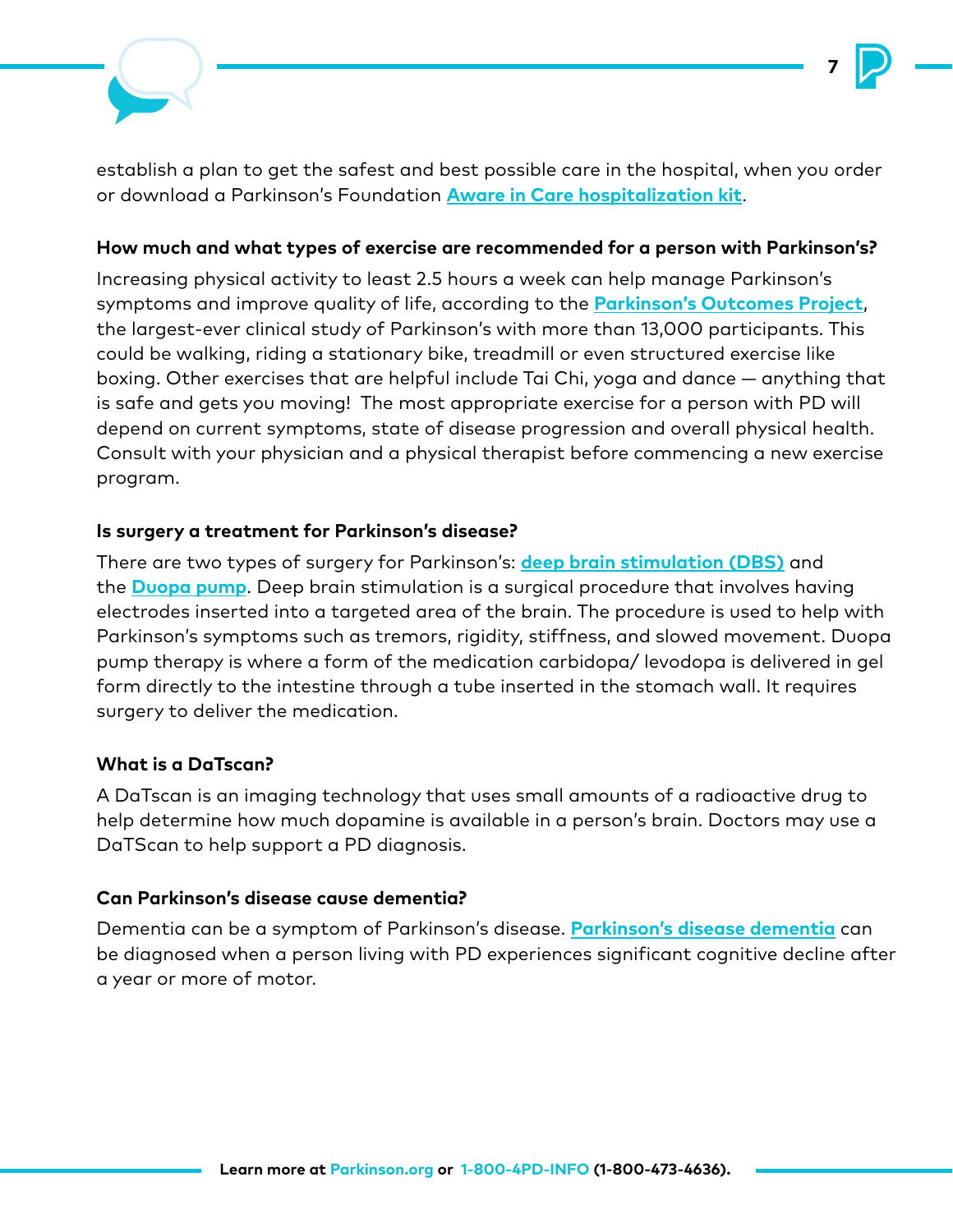

#### **What are Lewy bodies and what is Lewy body dementia?**

Lewy bodies are clumping of the protein alpha-synuclein. This protein can be found in an area of the brain stem where dopamine cells die. **[Lewy body dementia](https://www.parkinson.org/Understanding-Parkinsons/Symptoms/Non-Movement-Symptoms/Dementia/Types-and-Symptoms)** is a type of progressive dementia that leads to a decline in thinking, memory and behavior because of sticky clumps of protein that disrupt normal brain functioning.

#### **What is life expectancy of Parkinson's disease?**

The lifespan for those living with Parkinson's is nearly identical to those in the general population.

#### **Is Parkinson's fatal?**

**8**

While Parkinson's disease itself is not fatal, those living with the condition may experience serious complications from progressing symptoms, such as balance issues that lead to falls. The rate of disease progression is different for everyone.

#### **Is there a cure for Parkinson's?**

Currently there is no cure for Parkinson's disease. People living with the disease who seek expert care from a comprehensive healthcare team have better outcomes.

#### **Should I enroll in clinical trials?**

There is a lot we still do not know about Parkinson's. Research will help us learn more and lead to better treatments. One way people with PD can help doctors and researchers better understand the disease is by participating in clinical trials. Your participation in clinical trials can help to discover new Parkinson's medications and therapies; enable early access to potentially



helpful treatments not yet available; and contribute to the diversity of research participants. If you are considering participating in a clinical trial, it is important you learn about the process and why it's so important.

To learn more about Parkinson's **[research](https://www.parkinson.org/research)** near you, ask your neurologist and visit **[ClinicalTrials.gov](https://www.clinicaltrials.gov/)**, a database developed by the National Institutes of Health for people with PD and their family members.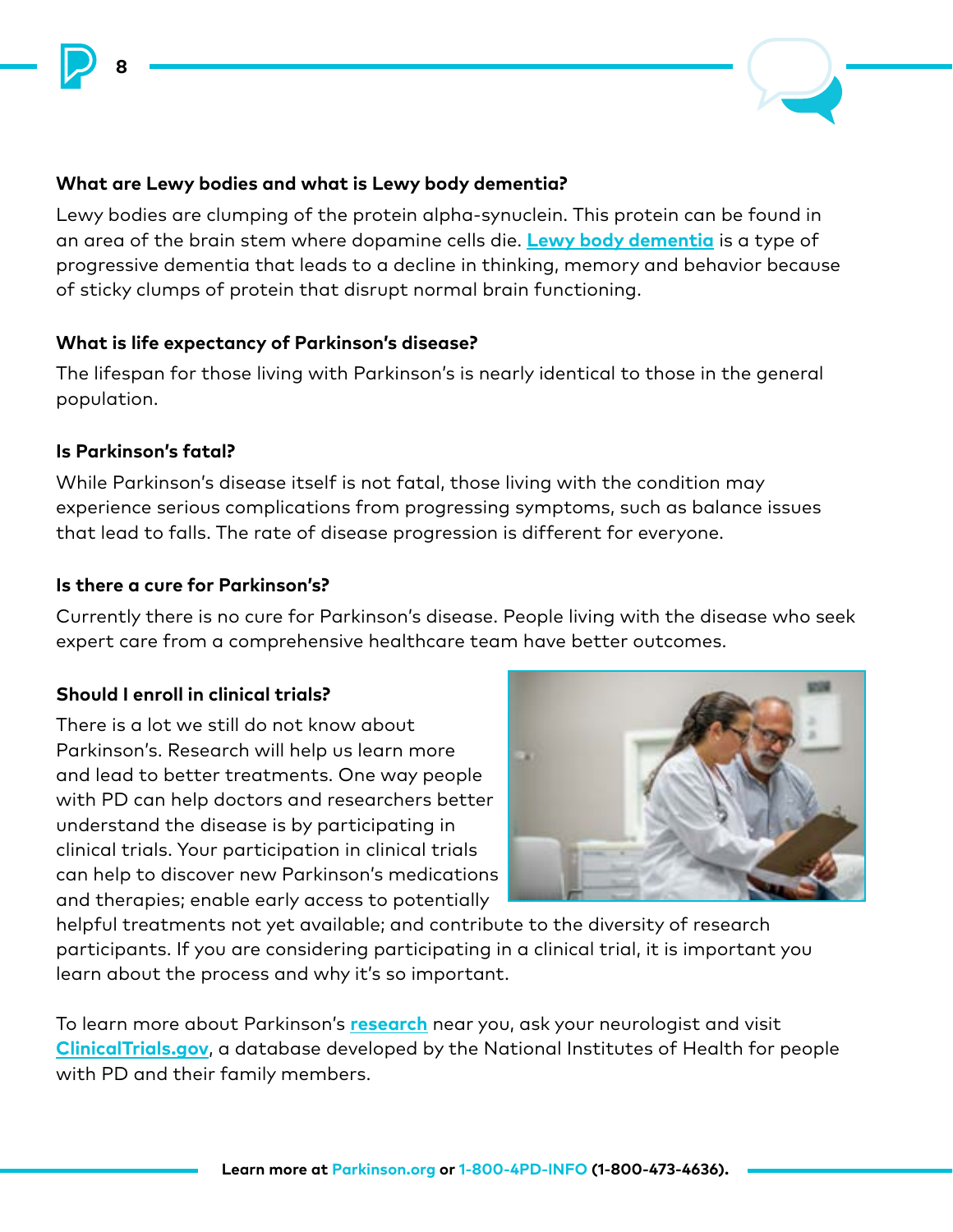## <span id="page-8-0"></span>*PART 2: U.S. Department of Veterans Affairs (VA) Resources, Benefits and Eligibility, and Access to Care*

#### **Is Parkinson's disease a service-connected condition in the VA?**

Parkinson's disease (PD) and Parkinsonism are presumptive conditions for veterans who were exposed to Agent Orange and certain other toxins during military service and those veterans can apply for service-connected comp ensation. In some cases, PD and Parkinsonism in veterans can be associated with the following:



- Exposure to Agent Orange or other herbicides during military service
	- ○ Agent Orange: **[VA page on eligibility and hazardous materials](https://www.va.gov/disability/eligibility/hazardous-materials-exposure/agent-orange/)**
	- or call the Agent Orange Helpline at 1-800-749-8387.
	- ○ To view the list of potential exposure locations, visit the VA page on **[Exposure to Agent Orange by Location](https://www.publichealth.va.gov/exposures/agentorange/locations/index.asp)**.
- Exposure to certain other chemicals, such as solvents that contaminated water at Camp Lejeune in the past
	- ○ **[Learn more on the VA webpage: Camp Lejeune: Past Water](https://www.publichealth.va.gov/exposures/camp-lejeune/) [Contamination](https://www.publichealth.va.gov/exposures/camp-lejeune/)**.
- Gulf War veterans with moderate or severe traumatic brain injury
	- ○ Learn more on the **[VA webpage: VA to Expand Benefits for](https://www.va.gov/healthbenefits/news/VA_to_Expand_Benefits_for_Traumatic_Brain_Injury.asp) [Traumatic Brain Injury](https://www.va.gov/healthbenefits/news/VA_to_Expand_Benefits_for_Traumatic_Brain_Injury.asp)**.
- Other exposure areas, locations, or veterans service may include: Herbicide tests and storage outside Vietnam, veterans who served in the Korean Demilitarized Zone, **[Blue Water Navy veterans](https://www.va.gov/disability/eligibility/hazardous-materials-exposure/agent-orange/navy-coast-guard-ships-vietnam/)**, Air Force and Air Force reserve C-123 Aircraft personnel, and service related to Thailand Military Bases.

Learn more on the VA webpage **[Exposure to Agent Orange](https://www.va.gov/disability/eligibility/hazardous-materials-exposure/agent-orange/navy-coast-guard-ships-vietnam/)** by Location and on **[Parkinson.org](https://www.parkinson.org/Living-with-Parkinsons/Managing-Parkinsons/Veterans/PD-Agent-Orange)**.

**9**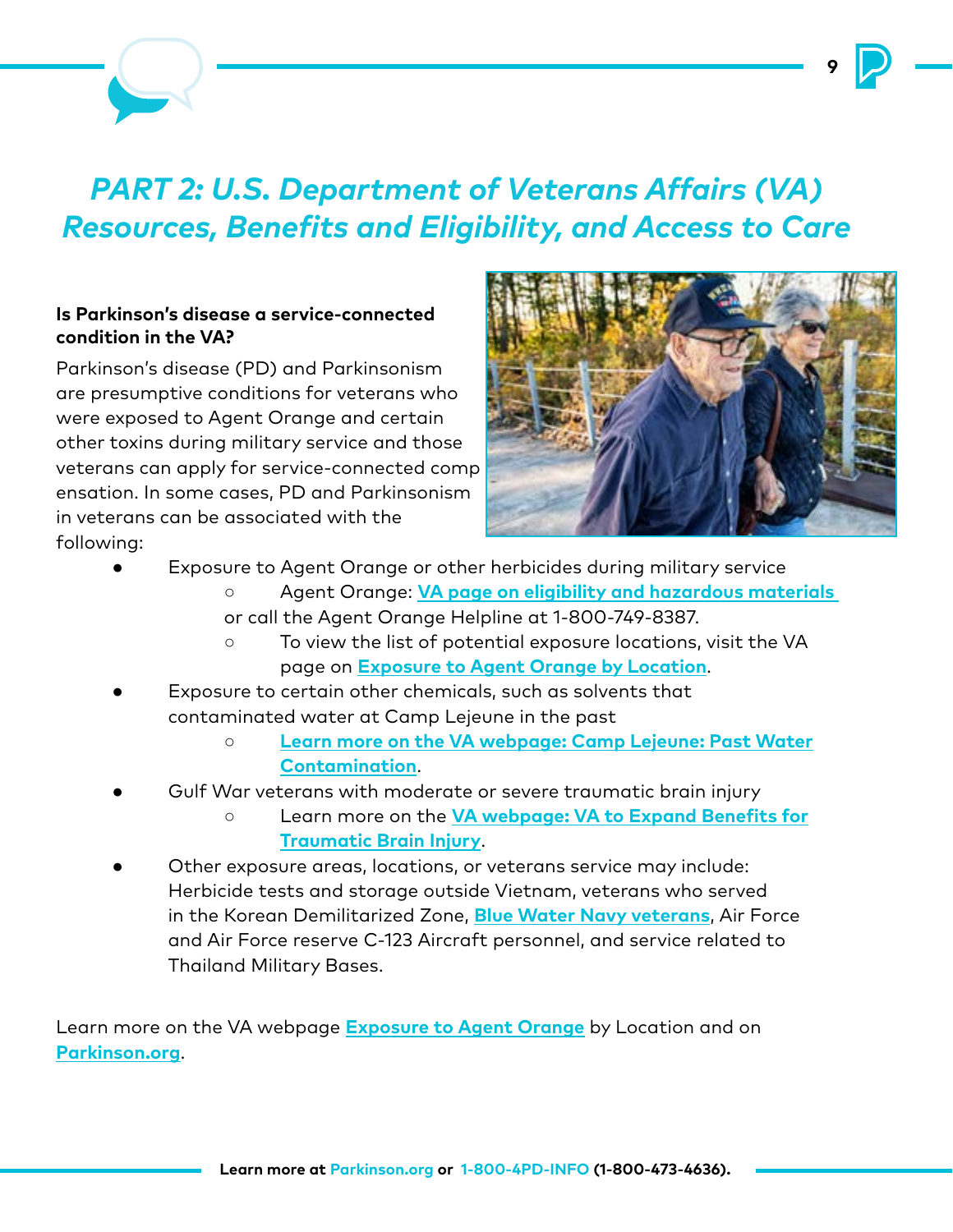

#### **How can I apply for service-connected compensation?**

**10**

Visit **<https://www.va.gov/disability/how-to-file-claim/>** for the information you need to apply. A local Veterans Service Organization can also assist you in applying for serviceconnected compensation.

#### **How do I file a VA disability claim for Parkinson's disease and find a Veterans Service Officer (VSO)?**

Visit **<https://www.va.gov/disability/get-help-filing-claim/>** for more information on assistance filing claims, including information on VSO's and where to find them.

#### **If I don't have service-connected Parkinson's disease, can I still access PD-related medical care?**

Yes, if you are eligible for VA healthcare benefits, you can receive care regardless of service connection.

#### **Where can veterans with Parkinson's receive PD care through the VA?**

The VA treats veterans with Parkinson's through the **[Parkinson's Disease Research,](https://www.parkinsons.va.gov/)  [Education & Clinical Centers \(PADRECCs\)](https://www.parkinsons.va.gov/)** and **[Consortium Centers](https://www.parkinsons.va.gov/Consortium/index.asp)** that offer care to all veterans currently enrolled in the VA Healthcare System.

Developed in 2001, the PADRECCs treat PD using state-of-the-art clinical care, education, research and national outreach and advocacy. PADRECCs are staffed by internationally known movement disorder specialists, neurosurgeons, psychiatrists, psychologists, nurses, researchers, educators, social workers and other PD experts. The six PADRECC centers are located in VA Medical Centers in:

- Philadelphia, PA
- Richmond, VA
- Houston, TX
- West Los Angeles, CA
- San Francisco, CA
- Portland, OR/Seattle, WA (both sites combined are the Northwest PADRECC)

PADRECCs also coordinate a network of **[Consortium Centers](https://www.parkinsons.va.gov/Consortium/index.asp)** that ensure accessible and specialized PD care for veterans. There are currently 51 Consortium Centers, each offering specialized PD and movement disorder care to veterans who cannot travel to a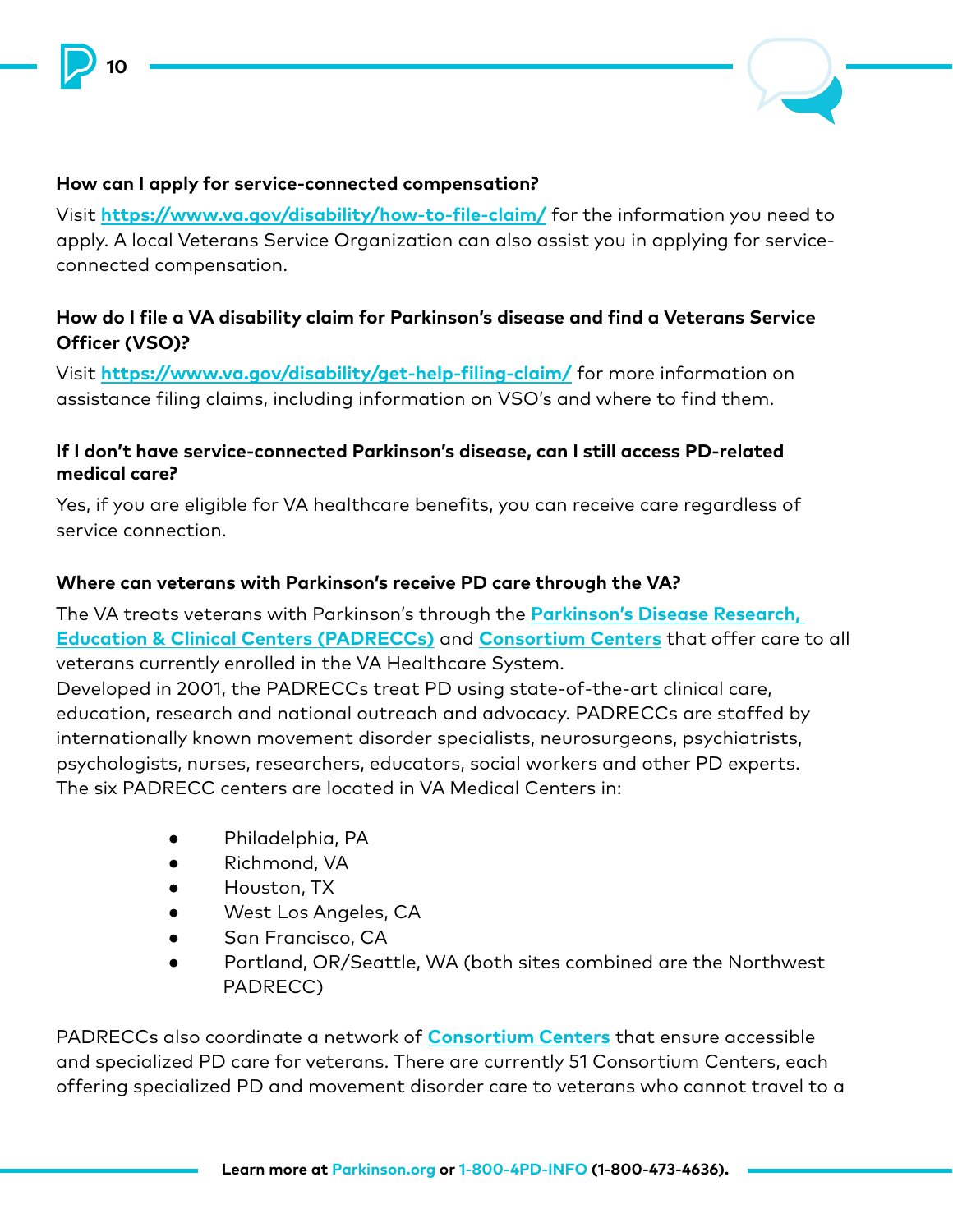

PADRECC. Veterans who cannot visit a PADRECC facility can be treated at their nearest Consortium Center or through telemedicine. Together, PADRECCs and Consortium Centers provide Parkinson's care within the VA system.

**11**

Learn more about PADRECCs at **[www.parkinsons.va.gov](http://www.parkinsons.va.gov/)** or 1-800-949-1001, ext. 205769. To check your eligibility for VA care and to apply, visit **[www.va.gov/health-care](http://www.va.gov/health-care)**.

#### **Who is eligible to receive expert Parkinson's care at a PADRECC or Consortium Center?**

To be eligible for care at a VA PADRECC or Consortium Center, the veteran must already be enrolled in the VA Healthcare system.

#### **If I am a veteran enrolled in VA healthcare, how can I get referred to a PADRECC or Consortium Center?**

First, check out the **[Getting Care Page](https://www.parkinsons.va.gov/care.asp)** to find a PADRECC or Consortium Center close to you.

Secondly, ask your VA primary care provider or neurologist to make a referral to the PADRECC or Consortium Center using an inter-facility consult (IFC) or you can contact the PADRECC or Consortium Center directly to self-refer for care.

Finally, call the **PADRECC/Consortium Hotline** at **1-800-949-1001 x20 5769** if you need assistance with the above process or locating a PADRECC or Consortium Center.

#### **Who is eligible for VA healthcare benefits?**

Veterans who served in the active military, naval, or air service and did not receive a dishonorable discharge may be eligible for VA healthcare benefits. Veterans who served in the Reserves or National Guard may also qualify for VA benefits depending on active duty status. To learn more visit: **<https://www.va.gov/health-care/eligibility/>**

#### **What are U.S. Department of Veterans Affairs (VA) Health benefits?**

VA Health Benefits covers all the necessary inpatient hospital care and outpatient services to promote, preserve or restore your health. VA medical facilities provide a wide range of services including surgery, critical care, mental health, orthopedics, pharmacy, radiology and physical therapy. The VA offers a wide array of additional health and financial benefits and services to veterans. To learn more, visit the **[VA webpage:](https://www.va.gov/opa/persona/index.asp)  [Healthcare](https://www.va.gov/opa/persona/index.asp)**.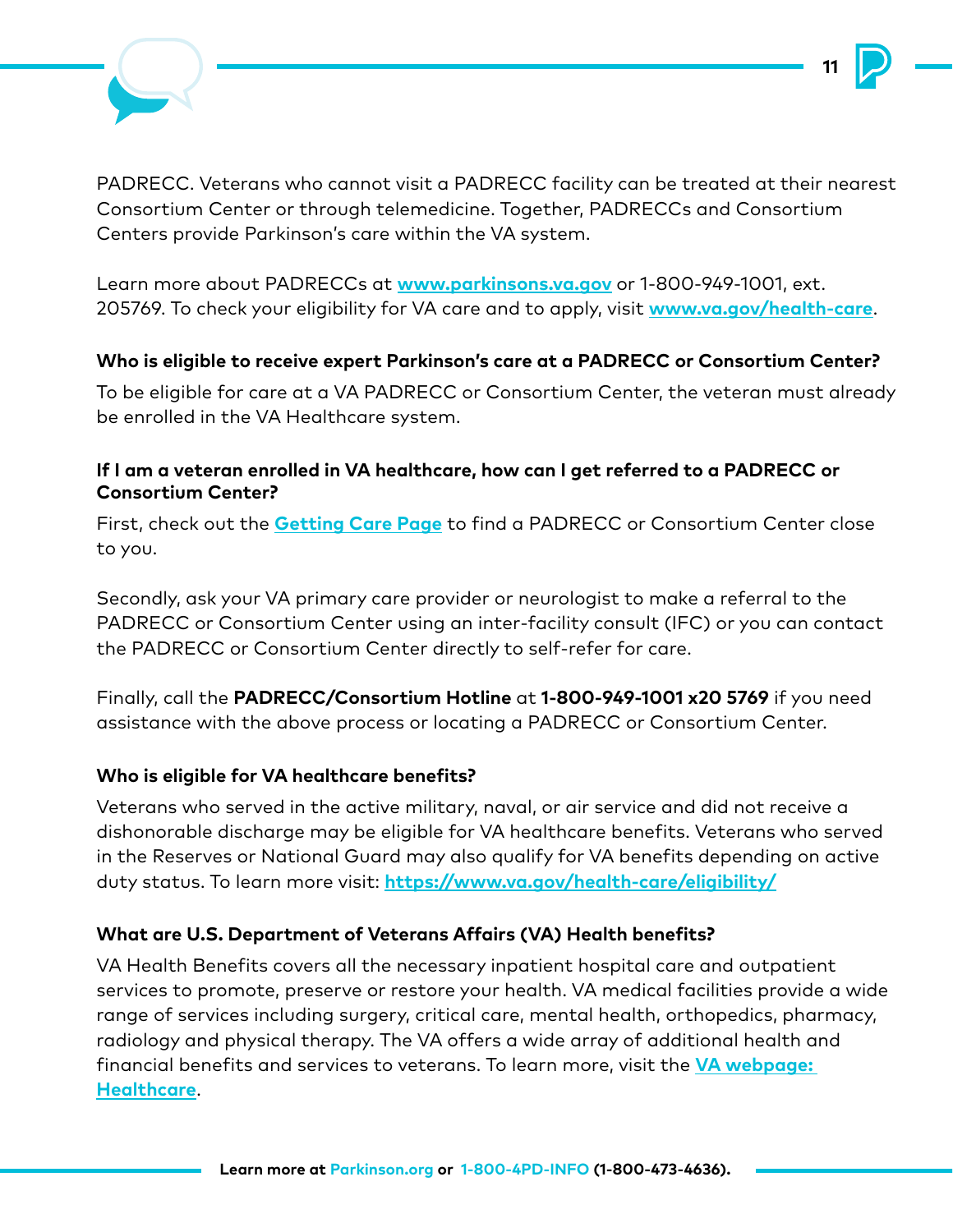

#### **How do I apply for VA healthcare?**

**12**

There are several options to apply for VA healthcare. Visit: **[https://www.va.gov/health](https://www.va.gov/health-care/how-to-apply/)[care/how-to-apply/](https://www.va.gov/health-care/how-to-apply/)**

You can also **[visit your local VA healthcare center](https://www.va.gov/find-locations/)** to sign up for healthcare benefits. At that point, if you are eligible for care, they would assign you to a primary care provider with the VA. Some veterans will have a copay for healthcare and services through the VA and some will not, based on either income or service-connected compensation. Make sure you locate your DD214 Form (a complete and thorough document that verifies a service member's proof of military service) as you will need that to register for VA Healthcare services. You can request a copy of your DD214 by visiting: **[Request Military](https://www.archives.gov/veterans/military-service-records)  [Service Records | National Archives](https://www.archives.gov/veterans/military-service-records)**

If you are a Veteran and are not yet in the Veteran Affairs Healthcare System, **[print your](https://www.va.gov/welcome-kit/)  [VA Welcome Kit](https://www.va.gov/welcome-kit/)** and explore **[Vets.gov](http://www.Vets.gov)** to learn about benefits.

**Can I get help filing my claim?** You can get help in any of these ways:

- ● Call 800-827-1000 (TTY: 711)
- ● **[Go to your nearest VA regional office](https://www.va.gov/find-locations/)**
- Connect with a *[trained professional trusted to help with VA-related](https://www.va.gov/disability/get-help-filing-claim)* **claims**

#### **What in-home and community-based services are available through the VA?**

The VA has several in-home and community-based services available to support eligible veterans and their caregivers, including Adult Day Healthcare, Home Based Primary Care, Homemaker & Home Health Aide Care, Hospice Care, Palliative Care and Respite Care. To learn more visit: **[Home and Community Based Services - Geriatrics and](https://www.va.gov/GERIATRICS/pages/Home_and_Community_Based_Services.asp)  [Extended Care](https://www.va.gov/GERIATRICS/pages/Home_and_Community_Based_Services.asp) (va.gov)**

#### **What resources are available to support care partners?**

The **[VA Caregiver Support Program](https://www.caregiver.va.gov/)** offers many services designed specifically to support caregivers of veterans including resources, education, support, and more. Support services may include one-on-one coaching, virtual support groups and web-based education and training. A caregiver can be a spouse, another family member or friend anyone that's assisting the veteran on a regular basis.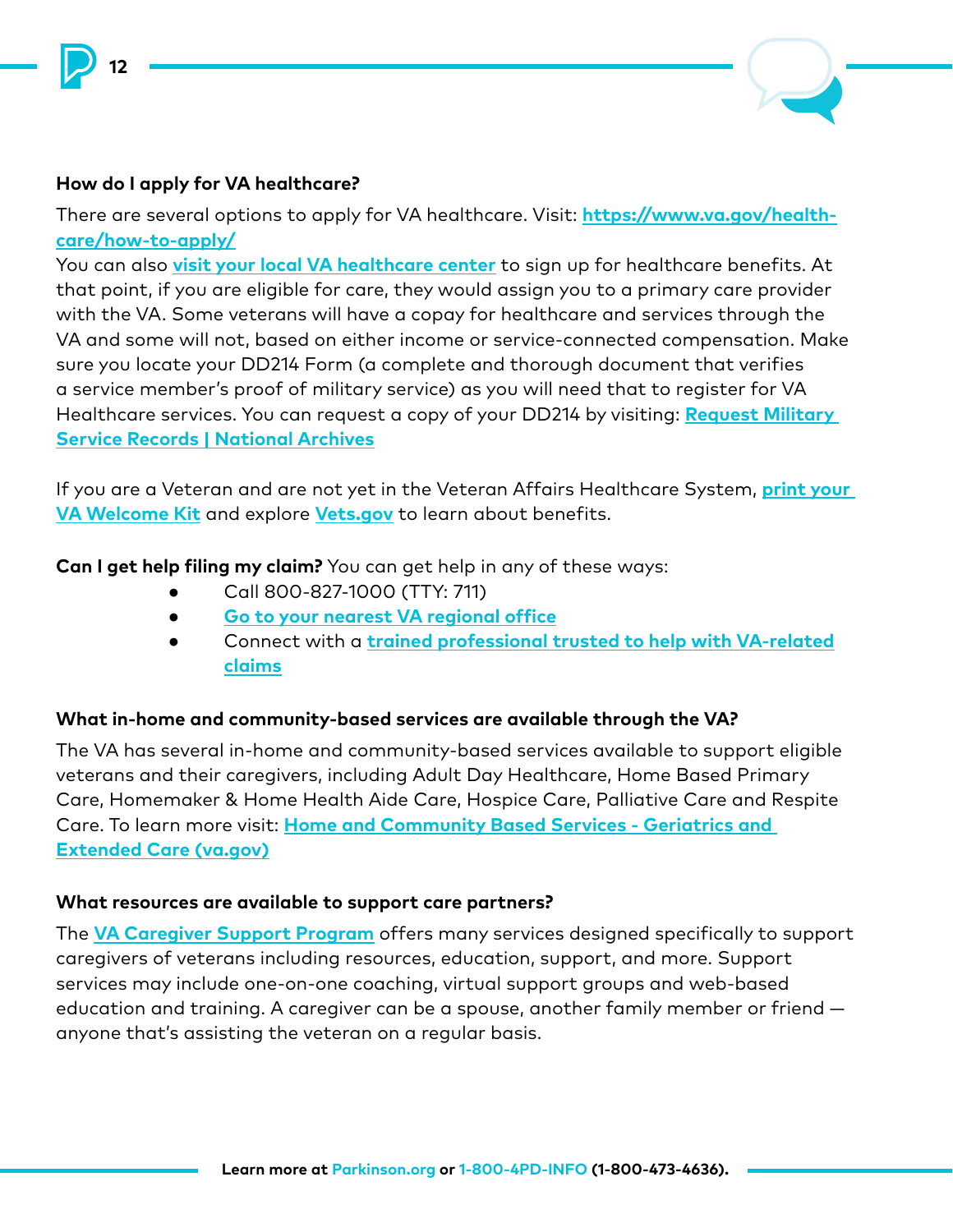



To learn more about the **VA Caregiver Support Program** visit: **[www.caregiver.va.gov](http://www.caregiver.va.gov/)** or call the **National Caregiver Support Line,** at **1-855- 260-3274**. For caregiver resources through the **Parkinson's Foundation,** visit **[Parkinson.org/](http://www.parkinson.org/caregivers) [caregivers](http://www.parkinson.org/caregivers)** or call our Helpline at 1-800-4PD-INFO (473-4636).



#### **Do the PADRECCs have support groups/education programs available for Veterans?**

Yes, each PADRECC has a support group/education program for veterans and their care partners. Groups may meet in-person or virtually. For a listing of PADRECC groups, visit: **[For Veterans and Family - Parkinson's Disease Research, Education and Clinical Centers](https://www.parkinsons.va.gov/patients.asp)  [\(va.gov\)](https://www.parkinsons.va.gov/patients.asp)**. Some Consortium Centers also offer support groups/education programs, but this varies by facility. Contact your local VA facility to find out more about their specific programs.

#### **What is VA Aid and Attendance or Housebound benefits?**

VA Aid and Attendance or Housebound benefits provide monthly payments added to the amount of a monthly VA pension for qualified veterans and survivors. If you need help with daily activities or you are housebound, find out if you qualify using the VA webpage: **[VA Aid and Attendance benefits and Housebound allowance](https://www.va.gov/pension/aid-attendance-housebound/)**. This can help supplement a veteran's income. There is a limit as to the yearly income and assets a veteran can have for this benefit. VA social workers can help connect you with these services and resources.

#### **Is long-term care available through the VA?**

Long-term care can be available through the VA. Several VA's throughout the country have what are called Community Living Centers. Those are embedded within the VA medical centers and provide long-term care services. Beds are often limited and there are eligibility criteria for admission to those facilities. In addition, VA contracts with certain nursing facilities in the community and may cover the cost for eligible veterans. For eligibility questions, contact the social worker in your local VA.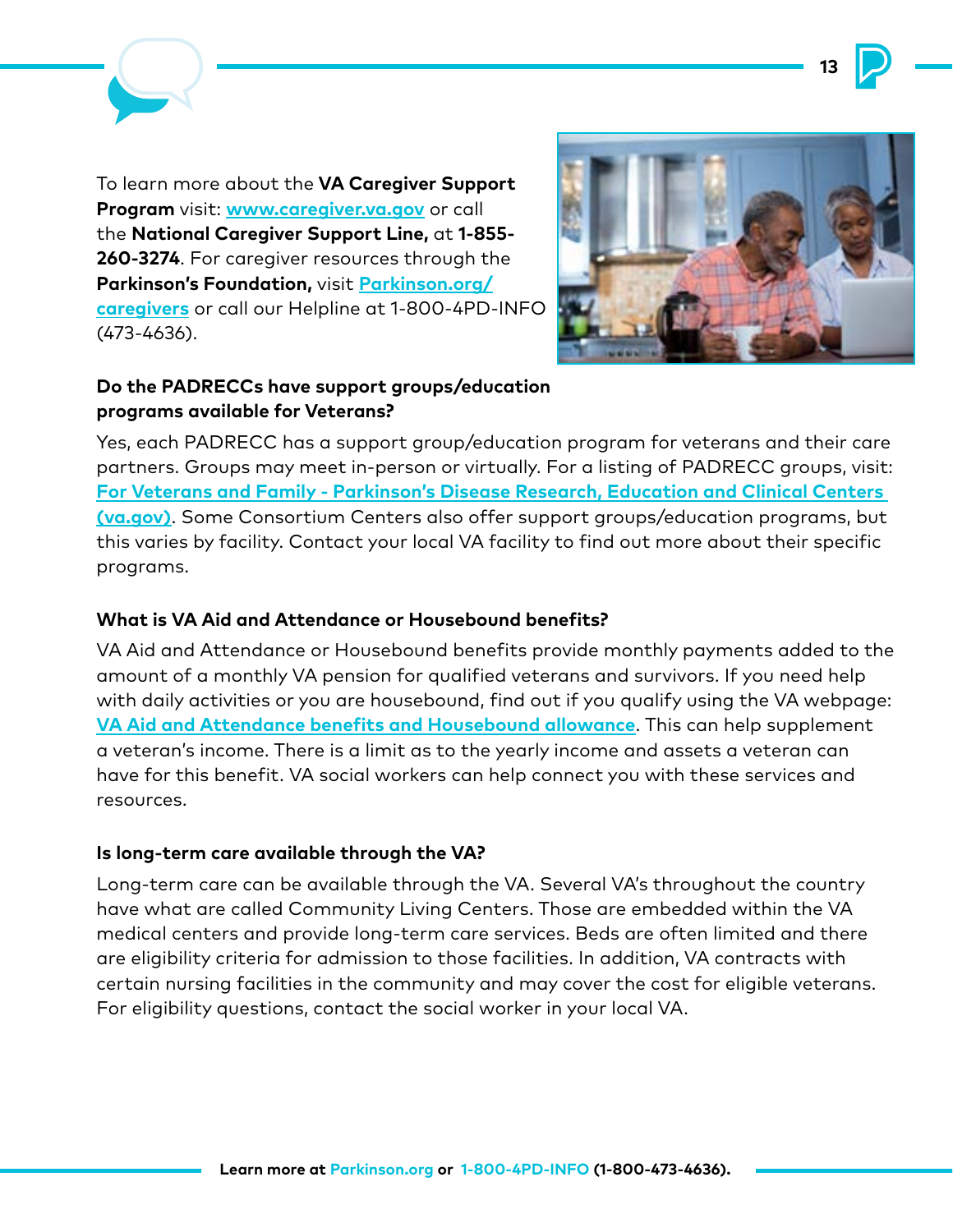



For more information about your local State Veterans Homes, talk with a VA social worker/case manager about eligibility requirements. More information can also be found at: **[State Veterans Homes - Geriatrics and Extended Care \(va.gov\)](https://www.va.gov/GERIATRICS/pages/State_Veterans_Homes.asp)**

State Veterans Homes are not part of the VA healthcare system. They are owned and operated by state governments so veterans can apply whether they are enrolled in VA healthcare or not. Each state establishes eligibility and admission criteria for its specific veterans home.

#### **What is the role of a VA social worker?**

Social workers often act as liaisons and advocates. They help link veterans to both VA and community resources. They provide information on VA healthcare and benefits and connect people to necessary home care services to support treatment goals. They also provide counseling services to veterans and their families and caregivers.

The Parkinson's Foundation Helpline staff can also assist veterans and their families with Parkinson's-specific questions and local resources. Call our free Helpline, in either English or Spanish at 1-800-4PD-INFO (1-800-473-4636) or email us at any time at **[Helpline@parkinson.org](mailto:Helpline@parkinson.org)**

#### **Does the VA offer physical therapy (PT) and occupational therapy (OT) services for veterans with PD?**

It is recommended that someone who is diagnosed with Parkinson's be evaluated by both a physical and occupational therapist. A PT will be able to evaluate a patient's lower extremity musculoskeletal strength, as well as their range of motion and look at their balance. An occupational therapist can help assess needed changes in your home or work environment, your approach to tasks to meet any PD-related challenges, and help you find assistive devices to live more independently.

The VA provides outpatient physical and occupational therapy at its main hospitals and may be available at some Community-Based Outpatient Clinics (CBOCs). If a patient is not close to any of these locations, they may qualify for therapy in the community through VA community care. The veteran with PD or the care partner can ask their VA primary care provider or neurologist for a referral to physical or occupational therapy.

LSVT BIG (Lee Silverman Voice Treatment, physical or occupational therapy program)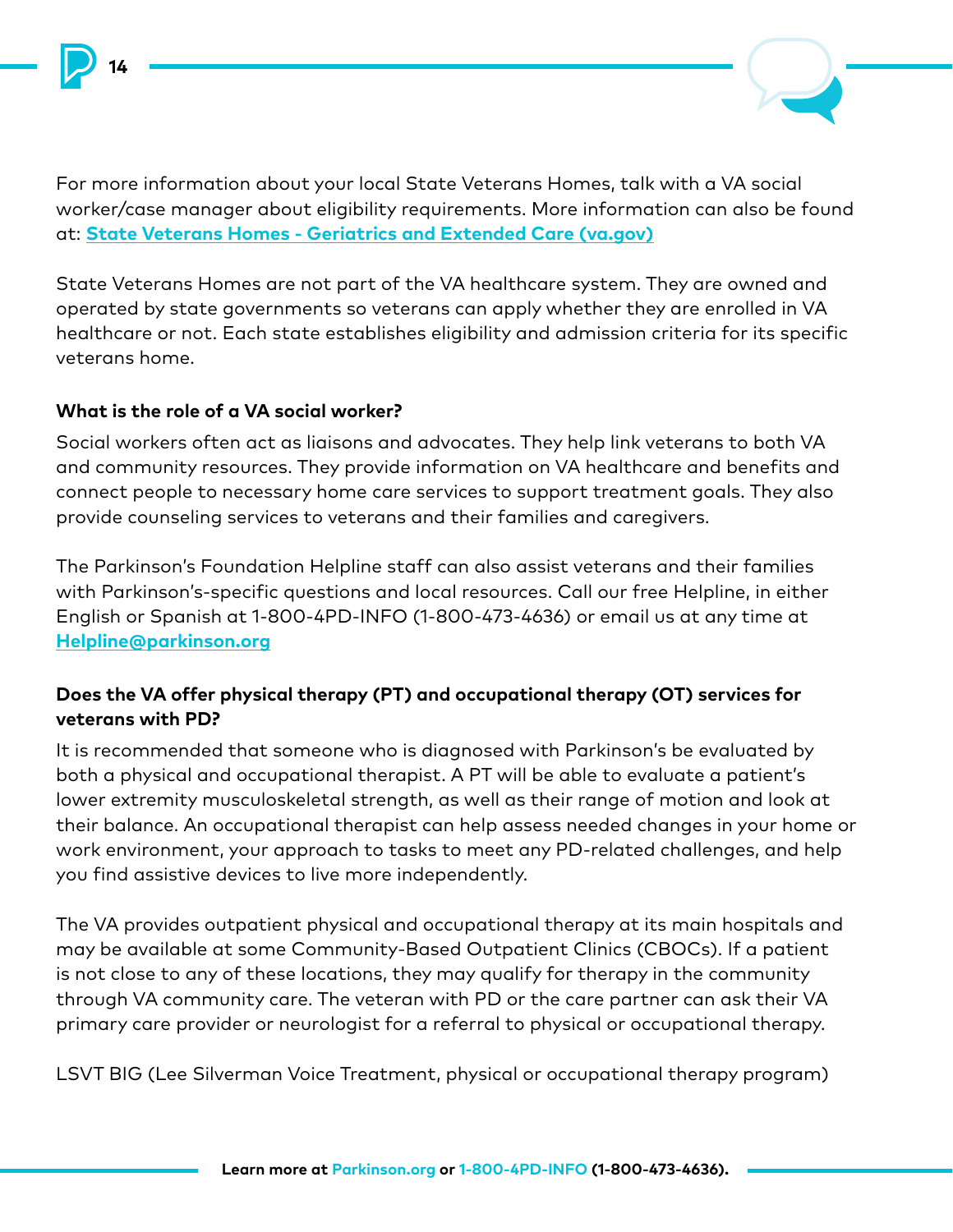**15**



is a specialized amplitude-based exercise program to help patients with Parkinson's and related movement disorders improve the quality and size of their movements. LSVT BIG is offered at some VA medical centers, if it is not offered it may be available via VA community care. Talk to your VA primary care provider or neurologist if interested and ask for a referral to physical therapy.



#### **Many people with Parkinson's experience speech and voice disorders. What type of speech therapy services are offered by the VA?**

A speech-language pathologist (SLP) can evaluate speech and voice disorders and instruct exercises for strengthening vocal quality. LSVT LOUD, which is similar to LSVT BIG, focuses on the quality and amplitude of a patient's voice rather than their movements. The VA currently offers LSVT Loud therapy through some VA medical centers either in person or via telemedicine. If it is not available at your VA medical center it may be available via VA community care. Talk to your VA primary care provider or neurologist if interested and ask for a referral to speech therapy.

#### **What is the process for deep brain stimulation (DBS) or another Parkinson-related surgical treatment? Do I have to go to a VA facility, or can this be done by a civilian surgeon?**

You need to be seen and evaluated by a VA neurologist to determine if you are an appropriate candidate for the treatment. If the treatment/surgery is not available at your local VA, you may be able to receive it by a civilian surgeon via VA community care. Contact your local PADRECC or Consortium Center to explore further: **<https://www.parkinsons.va.gov/care.asp>**.